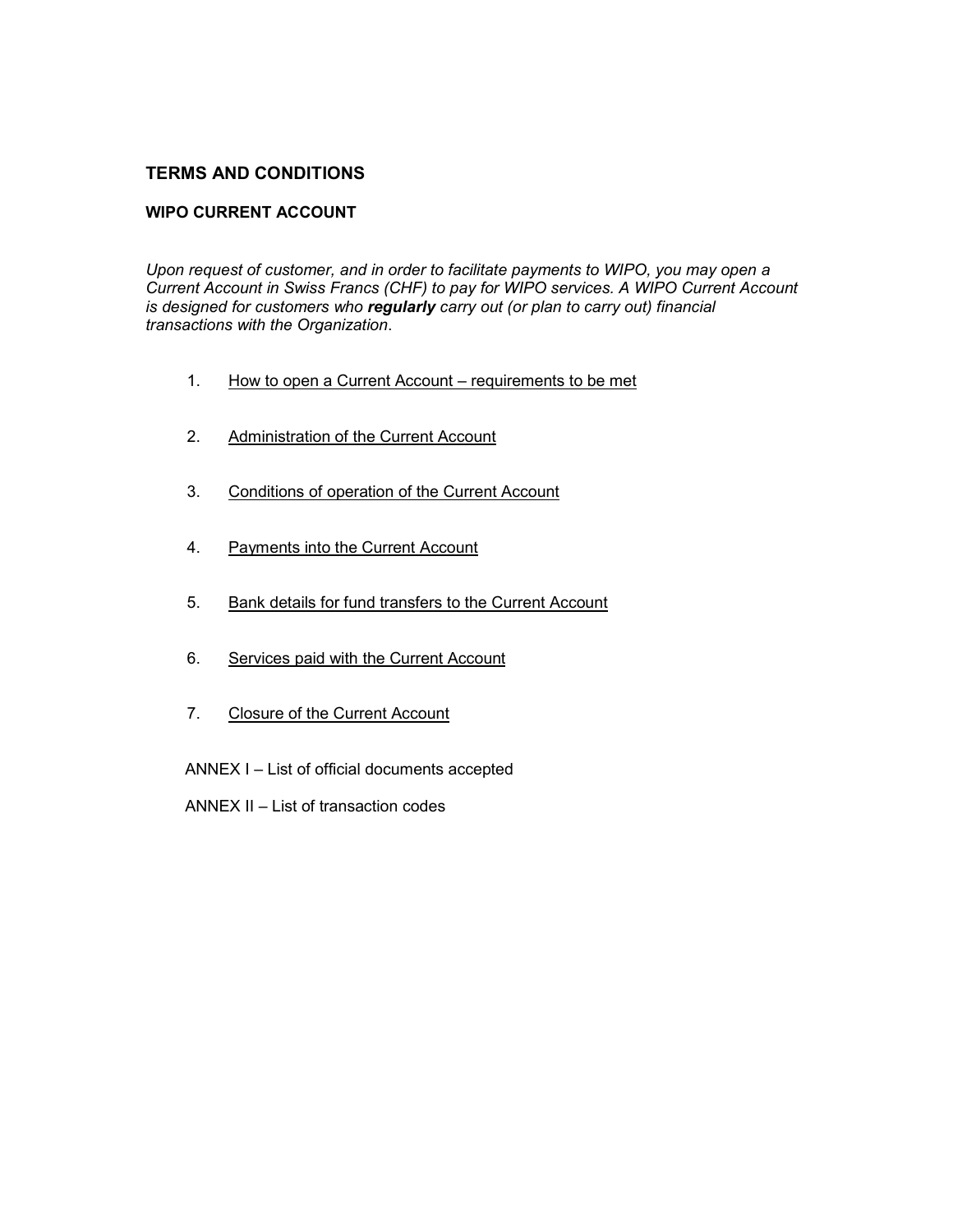## **Terms and Conditions – WIPO Current Account**

 Upon the request of the customer, WIPO may open a Current Account in Swiss Francs (CHF) to pay for WIPO services. A WIPO Current Account is designed for customers who **regularly** carry out (or plan to carry out) financial transactions with the Organization.

## 1 How to open of a Current Account – requirements to be met

 A Current Account can only be opened once all required documentation and the initial deposit have been received. In order to open a Current Account, please:

- **use the Webform "Request to open a WIPO Current Account" and attach** a copy of an **official document** attesting the existence of the company/organization in its country of domicile (please see Annex I for the list of documents accepted). Documents must be submitted in English or French.

- **deposit** an initial amount of at least 2000 CHF with the reference: "To open a WIPO Current Account". WIPO's bank account details are shown in section 5 below.

### 2 Administration of the Current Account

2.1 The Current Account will be maintained in Swiss francs (CHF) only, at WIPO headquarters in Geneva, Switzerland. Except in specific cases, only one Current Account may be opened per customer.

2.2 No administration or management fees will be incurred in relation to the management for Current Accounts in good standing.

2.3 WIPO reserves the right to charge fees for expenses incurred should the account become overdrawn, or where the account holder becomes involved in litigation, or requires printing of statements and/or postal services.

2.4 WIPO Current Accounts do not earn interest.

2.5 Internet credentials (username & password) will be provided once the account is opened in order to consult the Current Account and to authorize payments online.

2.6 All transactions, reports and statements will be delivered and processed electronically. The holder is therefore required to maintain a valid email address for correspondence, important notifications and account statements.

## 3 Conditions of operation of the Current Account

3.1 The Current Account will be opened only after receipt of the initial deposit and of the documents required (see Section 1). Upon opening, the Current Account number will be communicated by e-mail. The Current Account number must be referenced in all future payments and requests for services.

3.2 A minimum balance of at least CHF 200.00 must be maintained at all times in the Current Account.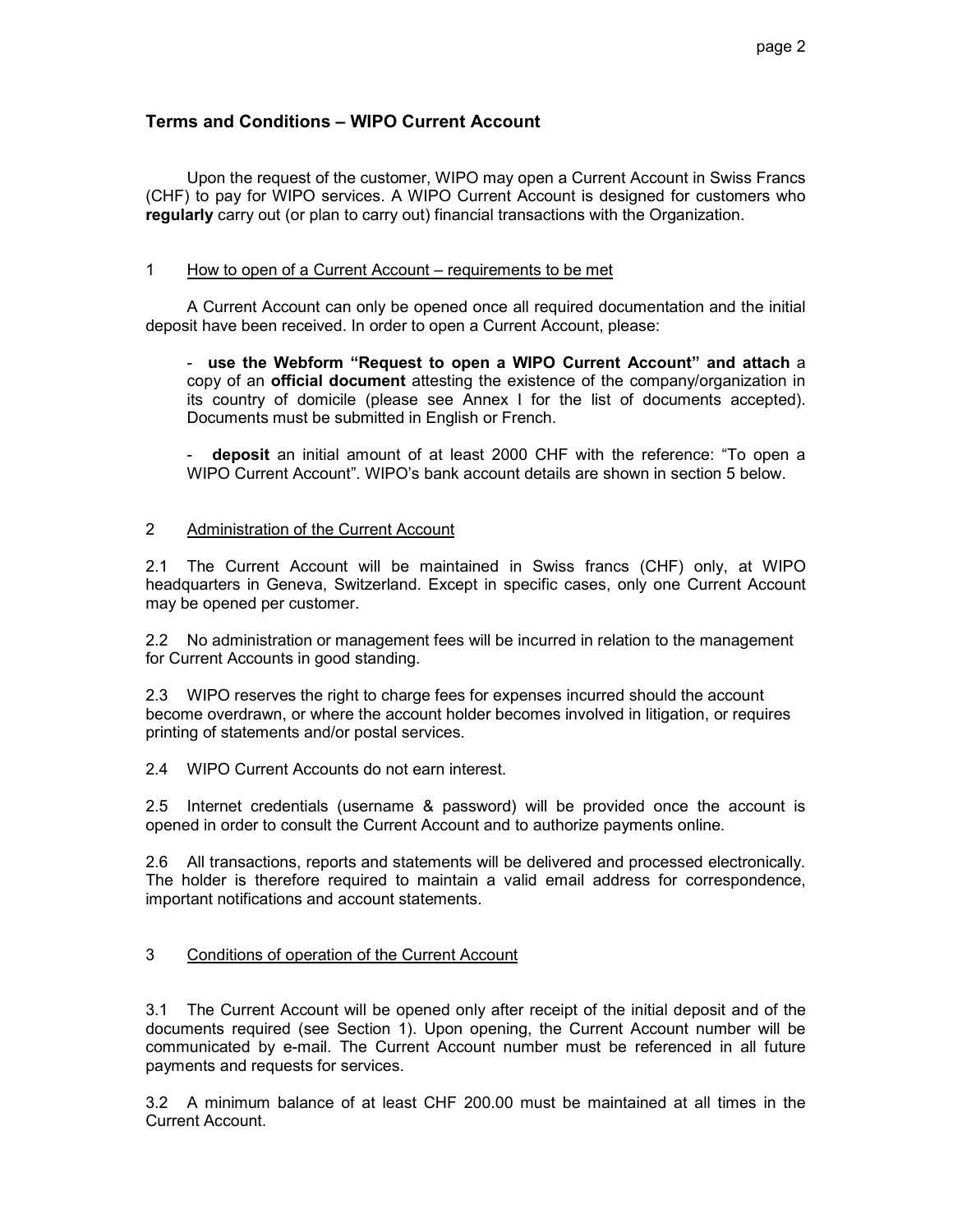3.3 Debits will be reflected in the Current Account at the time the request is processed within WIPO.

3.4 Current Account holders will receive their monthly statement electronically. The Current Account balance and transactions can be viewed online using a secure login username and password, both of which will be provided at the time of opening the Current Account. Please see Annex II for a list of the codes used to denote each type of transaction.

3.5 The Current Account holder must inform WIPO of any error noted as soon as possible.

3.6 For funds deposited into the Current Account, WIPO will send an email receipt within 10 days of the processing date.

3.7 Dormant accounts with balances of less than CHF 200.00 in value and which have not been used for 2 years are subject to closing (see section 7.4 for refunds).

## 4 Payments into the Current Account

4.1 Payment of the initial deposit and subsequent payments replenishing the Current Account should be made in Swiss francs. If payment is made in a currency other than Swiss francs, it will be accepted provided that the payment is made to WIPO's CHF bank or postal account and the currency in question is freely convertible into Swiss francs.

The amount of the payment will be converted into Swiss francs at the bank's exchange rate and credited to the Current Account. Any payment made into a bank account maintained by WIPO in a currency other than Swiss francs will be returned.

4.2 The Current Account holder must ensure that the Current Account is sufficiently funded, by means of single lump sum payments, on the basis of the level of activity forecast for the Account. The Current Account should not be replenished by multiple payments where each amount corresponds to an individual transaction debited to the account.

#### **4.3 All payments (except for the initial payment to open the Current Account) must state as purpose/reference of payment the Current Account NUMBER. Example Ref. CA 123456.**

4.4 Any payment received in Swiss Francs on behalf of a Current Account holder will automatically be credited to his/her Current Account provided that the Current Account number is duly indicated and that the payment is considered as replenishment of the Account. Invoices cannot be paid separately; all transactions must go through the Current Account.

4.5 Online WIPO services must be paid with the Current Account username and password provided at the time of opening the Current Account. A holder of a WIPO Current Account should not pay online with a credit card as this could lead to duplicate payments.

### 5 Bank details for fund transfers to the Current Account

Payments are accepted:

(i) by transfer to WIPO CHF bank account: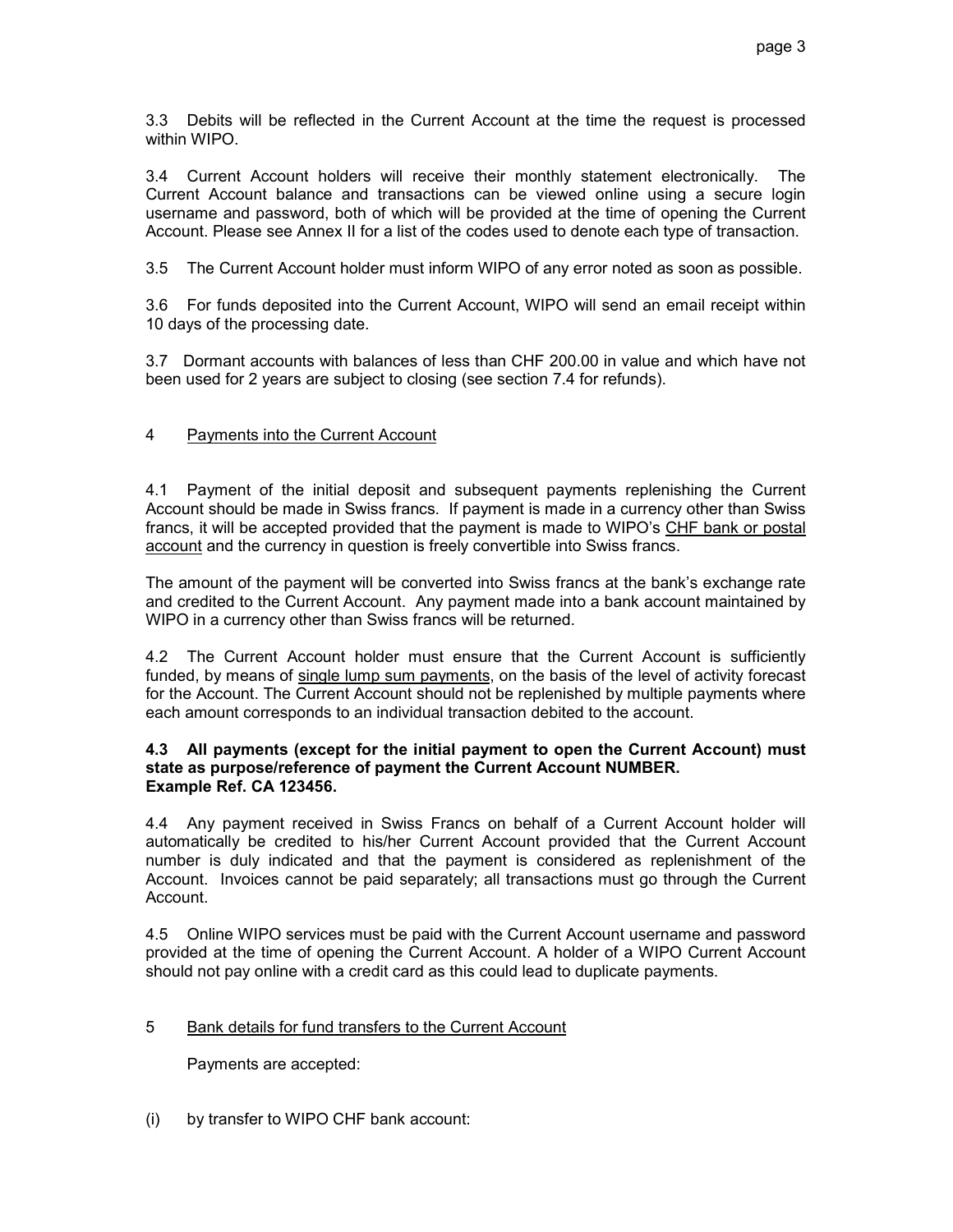Account name: WIPO / OMPI Credit Suisse, CH-1211 Geneva 70 IBAN: CH51 0483 5048 7080 8100 0 Swift: CRESCHZZ80A

(ii) by transfer to WIPO CHF postal account:

Account name: WIPO / OMPI SWISS POST/Postfinance, Engelhaldenstrasse 37, CH-3030 Bern IBAN: CH03 0900 0000 1200 5000 8 Swift: POFICHBE

### 6 Services paid for by means of the Current Account

6.1 The Current Account may only be debited for payment of WIPO fees or costs. It can be used for payments related to trademark services, industrial designs, PCT applications, domain names disputes, participation in training seminars and for publications.

6.2 Services to be paid in currencies other than CHF will be converted at the UN exchange rates (see rates applicable on http://www.un.org/Depts/treasury/), unless a specific legal framework exists (PCT).

6.3 A Current Account will be debited based on an authorization given by the Current Account holder in writing or online, using the username and password. The written debit order must indicate the number of the Account which is to be debited; either directly in the form concerned (MM forms for trademark for example) or if sent by fax or email, in the documentation submitted.

6.4 The holder may authorize others (representatives, subsidiaries etc.) to use the Current Account. It is the responsibility of the Current Account holder to monitor these authorizations and any resulting transactions.

6.5 No transaction will be carried out that would cause the Current Account to become overdrawn.

6.6 An authorization to charge a fee to a Current Account will not be considered as payment of the fee unless sufficient funds are present in the Account to cover such fee.

### 7 Closure of the Current Account

7.1 The Current Account may be closed, at any time, upon written request by the holder or, if appropriate, by the successor in title of the holder.

7.2 The Current Account holder must ensure that all transactions are paid and completed before requesting the closing of the Account.

7.3 The credit balance will be refunded by bank transfer made out to the holder of the Account or his successor in title.